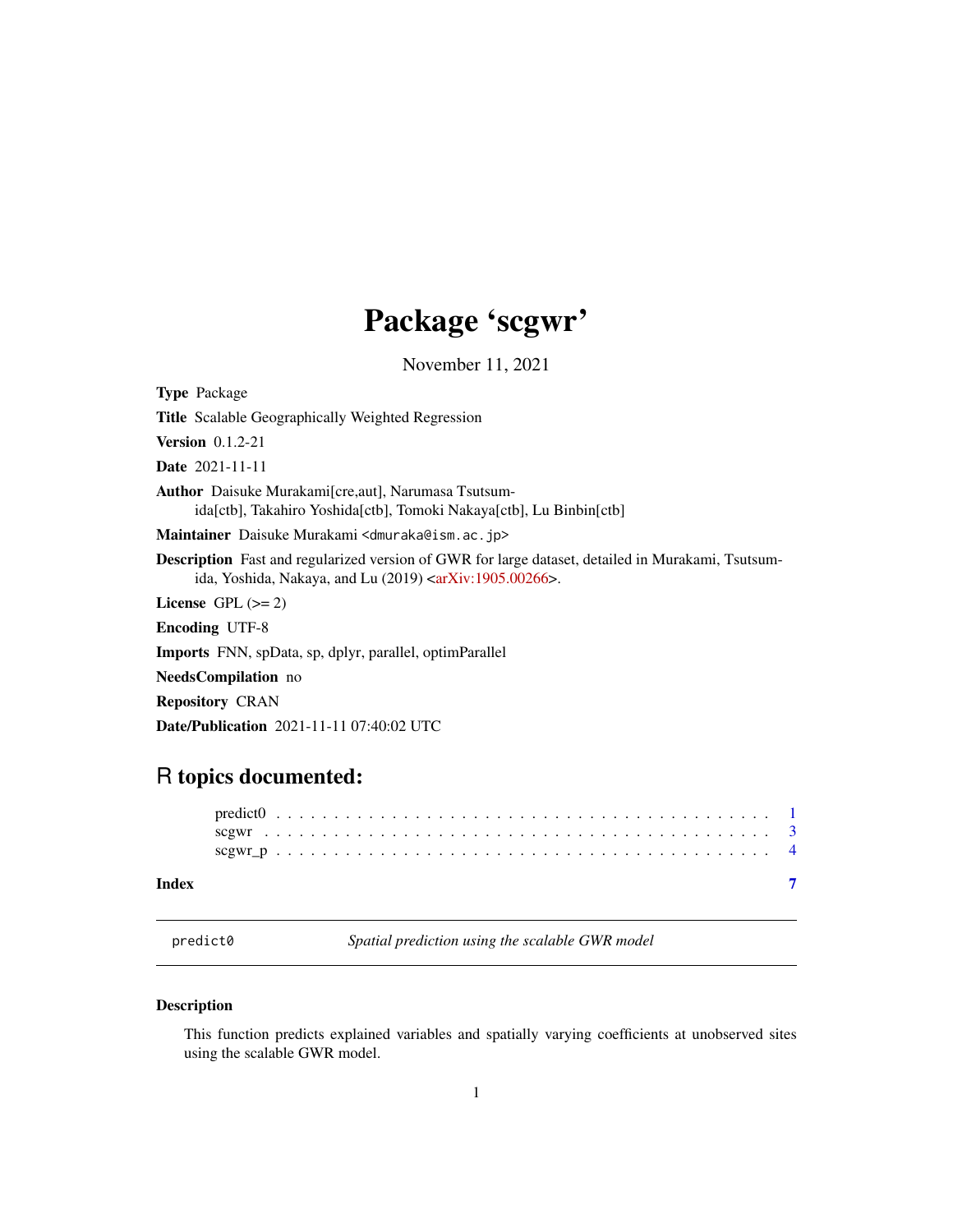#### Usage

predict0( mod, coords0, x0 = NULL )

#### Arguments

| mod     | Output from the scgwr function                                                                                                                                                         |
|---------|----------------------------------------------------------------------------------------------------------------------------------------------------------------------------------------|
| coords0 | Matrix of spatial point coordinates at predicted sites (NO x 2)                                                                                                                        |
| x0      | Matrix of explanatory variables at predicted sites (N0 x K). If NULL, explained<br>variables are not predicted (only spatially varying coefficients are predicted).<br>Default is NULL |

#### Value

| pred | Vector of predicted values $(N0 x 1)$                         |
|------|---------------------------------------------------------------|
| b    | Matrix of estimated coefficients (N0 x K)                     |
| bse  | Matrix of the standard errors for the coefficients $(N0 x k)$ |
| t    | Matrix of the t-values for the coefficients $(NO \times K)$   |
| p    | Matrix of the p-values for the coefficients $(NO \times K)$   |

#### Examples

```
require(spData)
data(boston)
id_obs <-sample(dim(boston.c)[1],400)
######################### data at observed sites
y <- log(boston.c[id_obs,"MEDV"])
x <- boston.c[id_obs, c("CRIM", "INDUS","ZN","NOX","AGE")]
coords <- boston.c[id_obs , c("LON", "LAT") ]
######################### data at predicted sites
x0 <- boston.c[-id_obs, c("CRIM", "INDUS","ZN","NOX", "AGE")]
coords0 <- boston.c[-id_obs , c("LON", "LAT") ]
mod \le - scgwr( coords = coords, y = y, x = x)
pred0 <- predict0( mod=mod, coords0=coords0, x0=x0)
pred <- pred0$pred # predicted value
b <- pred0$b # spatially varying coefficients
b[1:5,]
bse <- pred0$bse # standard error of the coefficients
bt <- pred0$t # t-values
bp <- pred0$p # p-values
```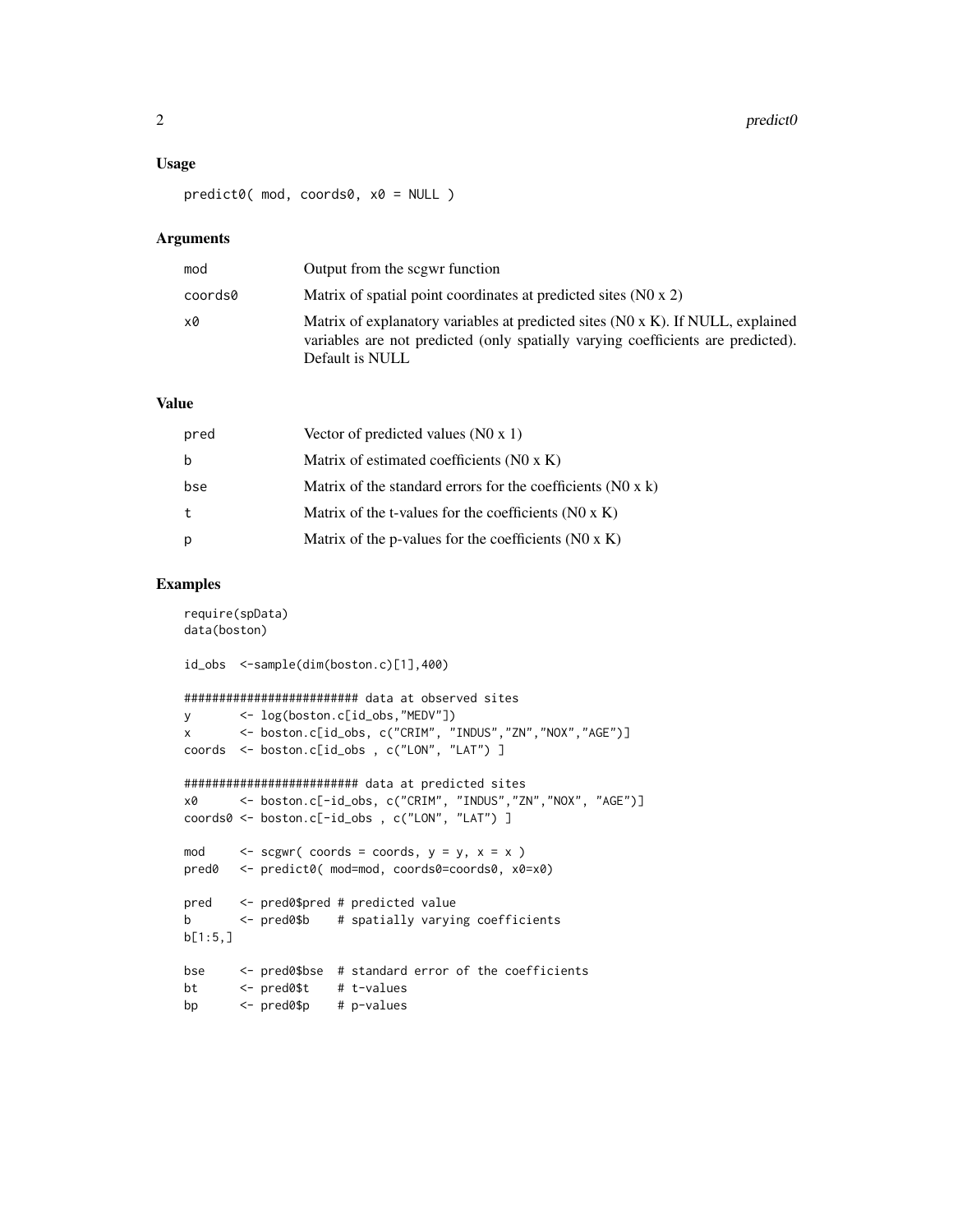#### Description

This function estimates a scalable geographically weighted regression (GWR) model. See [scgwr\\_p](#page-3-1) for parallel implementqtion of the model for very large samples.

#### Usage

```
scgwr( coords, y, x = NULL, knn = 100, kernel = "gau",
      p = 4, approach = "CV", nsamp = NULL)
```
#### Arguments

| coords   | Matrix of spatial point coordinates $(N x 2)$                                                                                                                                                                                                                                                            |
|----------|----------------------------------------------------------------------------------------------------------------------------------------------------------------------------------------------------------------------------------------------------------------------------------------------------------|
| У        | Vector of explained variables $(N x 1)$                                                                                                                                                                                                                                                                  |
| x        | Matrix of explanatory variables (N x K). Default is NULL                                                                                                                                                                                                                                                 |
| knn      | Number of nearest-neighbors being geographically weighted. Default is 100.<br>Larger knn is better for larger samples (see Murakami er al., 2019)                                                                                                                                                        |
| kernel   | Kernel to model spatial heterogeneity. Gaussian kernel ("gau") and exponential<br>kernel ("exp") are available                                                                                                                                                                                           |
| p        | Degree of the polynomial to approximate the kernel function. Default is 4                                                                                                                                                                                                                                |
| approach | If "CV", leave-one-out cross-validation is used for the model calibration. If<br>"AICc", the corrected Akaike Information Criterion is minimized for the caliba-<br>tion. Default is "CV"                                                                                                                |
| nsamp    | Number of samples used to approximate the cross-validation. The samples are<br>randomly selected. If the value is large enough (e.g., 10,000), error due to the<br>random sampling is quite small owing to the central limit theorem. The value<br>must be smaller than the sample size. Default is NULL |

#### Value

| b   | Matrix of estimated coefficients $(N \times K)$                                                                                                                                                                                                                                                                                 |
|-----|---------------------------------------------------------------------------------------------------------------------------------------------------------------------------------------------------------------------------------------------------------------------------------------------------------------------------------|
| bse | Matrix of the standard errors for the coefficients $(N \times k)$                                                                                                                                                                                                                                                               |
| t   | Matrix of the t-values for the coefficients $(N \times K)$                                                                                                                                                                                                                                                                      |
| p   | Matrix of the p-values for the coefficients $(N \times K)$                                                                                                                                                                                                                                                                      |
| par | Estimated model parameters includeing a scale parameter and a shrinkage pa-<br>rameter if penalty = TRUE (see Murakami et al., 2018)                                                                                                                                                                                            |
| e   | Error statistics. It includes sum of squared errors (SSE), residual standard error<br>(resid_SE), R-squared $(R2)$ , adjusted $R2$ (adj $R2$ ), log-likelihood (logLik), cor-<br>rected Akaike information criterion (AICc), and the cross-validation (CV) score<br>measured by root mean squared error (RMSE) (CV_score(RMSE)) |

<span id="page-2-1"></span><span id="page-2-0"></span>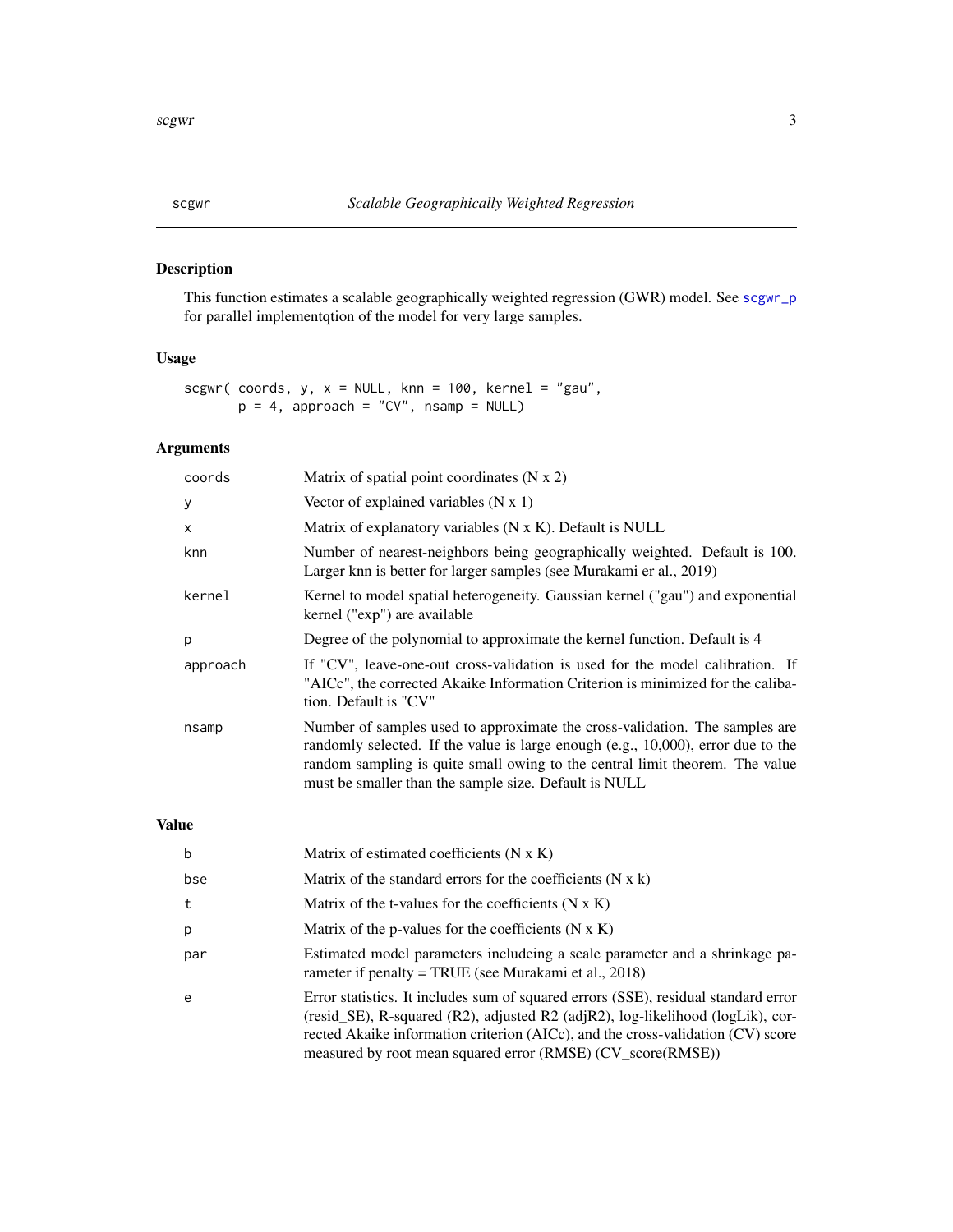<span id="page-3-0"></span>

| pred  | Vector of predicted values $(N x 1)$ |
|-------|--------------------------------------|
| resid | Vector of residuals $(N x 1)$        |
| other | Other objects internally used        |

#### References

Murakami, D., Tsutsumida, N., Yoshida, T., Nakaya, T., and Lu, B. (2019) Scalable GWR: A linear-time algorithm for large-scale geographically weighted regression with polynomial kernels. <arXiv:1905.00266>.

#### See Also

[scgwr\\_p](#page-3-1), [predict0](#page-0-1)

#### Examples

```
require( spData )
data( boston )
coords <- boston.c[, c("LON", "LAT") ]
y <- log(boston.c[,"MEDV"])
x <- boston.c[, c("CRIM", "ZN", "INDUS", "CHAS", "AGE")]
res \leq scgwr( coords = coords, y = y, x)
res
```
<span id="page-3-1"></span>

| scgwr_p | Parallel implementation of scalable geographically weighted regres- |  |
|---------|---------------------------------------------------------------------|--|
|         | sıon                                                                |  |

#### Description

Parallel implementation of scalable geographically weighted regression for large samples

#### Usage

scgwr\_p( coords,  $y$ ,  $x = NULL$ , knn = 100, kernel = "gau",  $p = 4$ , approach = "CV", nsamp = NULL, cl = NULL)

#### Arguments

| coords       | Matrix of spatial point coordinates $(N x 2)$                                                                                                     |
|--------------|---------------------------------------------------------------------------------------------------------------------------------------------------|
| y            | Vector of explained variables $(N x 1)$                                                                                                           |
| $\mathsf{x}$ | Matrix of explanatory variables (N x K). Default is NULL                                                                                          |
| knn          | Number of nearest-neighbors being geographically weighted. Default is 100.<br>Larger knn is better for larger samples (see Murakami er al., 2019) |
| kernel       | Kernel to model spatial heterogeneity. Gaussian kernel ("gau") and exponential<br>kernel ("exp") are available                                    |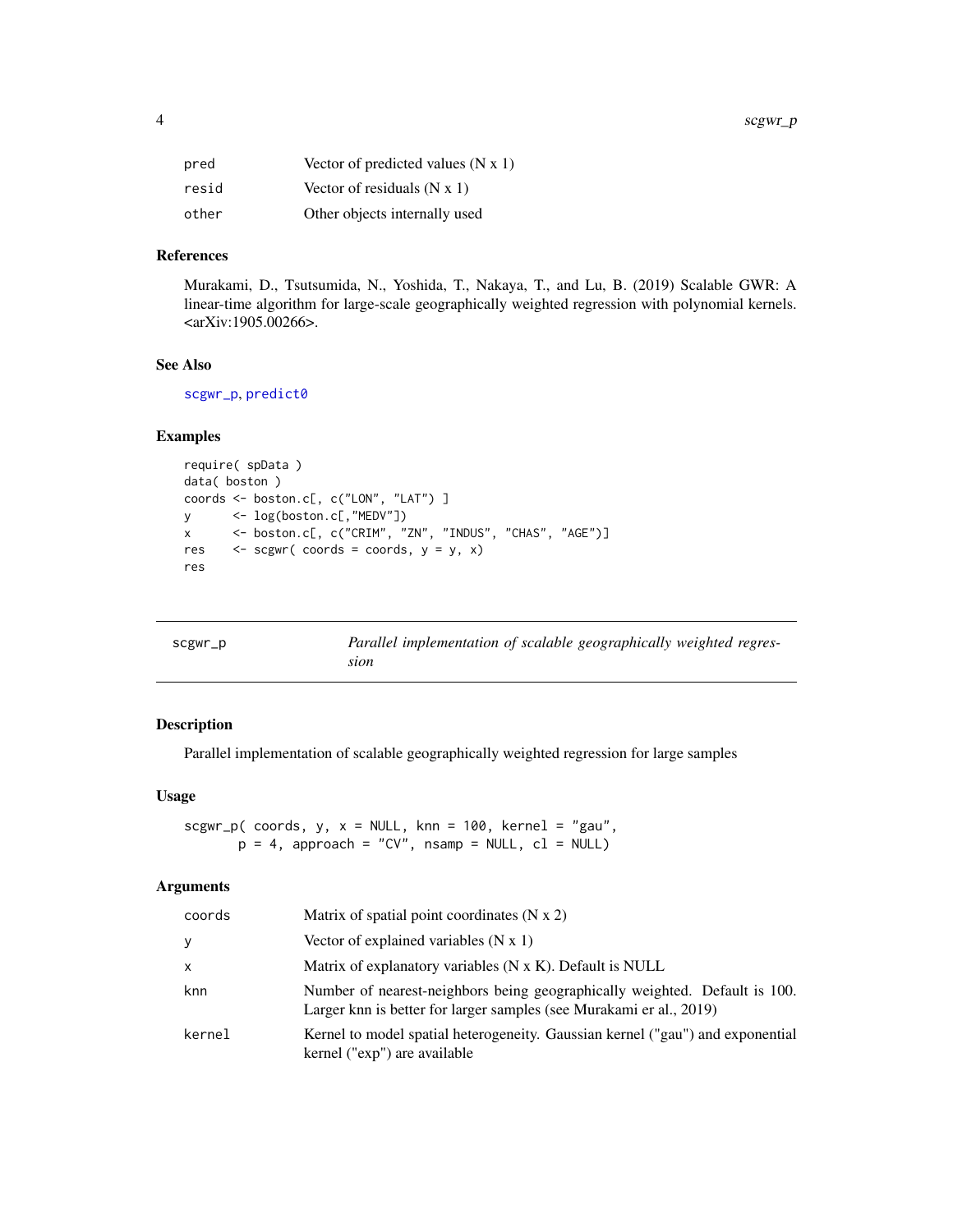<span id="page-4-0"></span>

| р        | Degree of the polynomial to approximate the kernel function. Default is 4                                                                                                                                                                                                                            |
|----------|------------------------------------------------------------------------------------------------------------------------------------------------------------------------------------------------------------------------------------------------------------------------------------------------------|
| approach | If "CV", leave-one-out cross-validation is used for the model calibration. If<br>"AICc", the corrected Akaike Information Criterion is minimized for the caliba-<br>tion. Default is "CV"                                                                                                            |
| nsamp    | Number of samples used to approximate the cross-validation. The samples are<br>randomly selected. If the value is large enough $(e.g., 10,000)$ , error due to the<br>sampling is quite small owing to the central limit theorem. The value must be<br>smaller than the sample size. Default is NULL |
| c.       | Number of cores used for the parallel computation. If $cl = NULL$ , which is the<br>default, the number of available cores is detected and used                                                                                                                                                      |

#### Value

| $\mathbf b$ | Matrix of estimated coefficients $(N \times K)$                                                                                                                                                                                                                                                                           |
|-------------|---------------------------------------------------------------------------------------------------------------------------------------------------------------------------------------------------------------------------------------------------------------------------------------------------------------------------|
| bse         | Matrix of the standard errors for the coefficients $(N x k)$                                                                                                                                                                                                                                                              |
| t           | Matrix of the t-values for the coefficients $(N \times K)$                                                                                                                                                                                                                                                                |
| p           | Matrix of the p-values for the coefficients $(N \times K)$                                                                                                                                                                                                                                                                |
| par         | Estimated model parameters includeing a scale parameter and a shrinkage pa-<br>rameter if penalty = TRUE (see Murakami et al., $2018$ )                                                                                                                                                                                   |
| e           | Error statistics. It includes sum of squared errors (SSE), residual standard error<br>(resid_SE), R-squared (R2), adjusted R2 (adjR2), $log$ -likelihood (logLik), cor-<br>rected Akaike information criterion (AICc), and the cross-validation (CV) score<br>measured by root mean squared error (RMSE) (CV_score(RMSE)) |
| pred        | Vector of predicted values $(N x 1)$                                                                                                                                                                                                                                                                                      |
| resid       | Vector of residuals $(N x 1)$                                                                                                                                                                                                                                                                                             |
| other       | Other objects internally used                                                                                                                                                                                                                                                                                             |

#### References

Murakami, D., Tsutsumida, N., Yoshida, T., Nakaya, T., and Lu, B. (2019) Scalable GWR: A linear-time algorithm for large-scale geographically weighted regression with polynomial kernels. <arXiv:1905.00266>.

#### See Also

[scgwr](#page-2-1), [predict0](#page-0-1)

#### Examples

```
# require(spData);require(sp)
# data(house)
# dat <- data.frame(coordinates(house), house@data[,c("price","age","rooms","beds","syear")])
# coords<- dat[ ,c("long","lat")]
# y <- log(dat[,"price"])
# x <- dat[,c("age","rooms","beds","syear")]
# Parallel estimation
```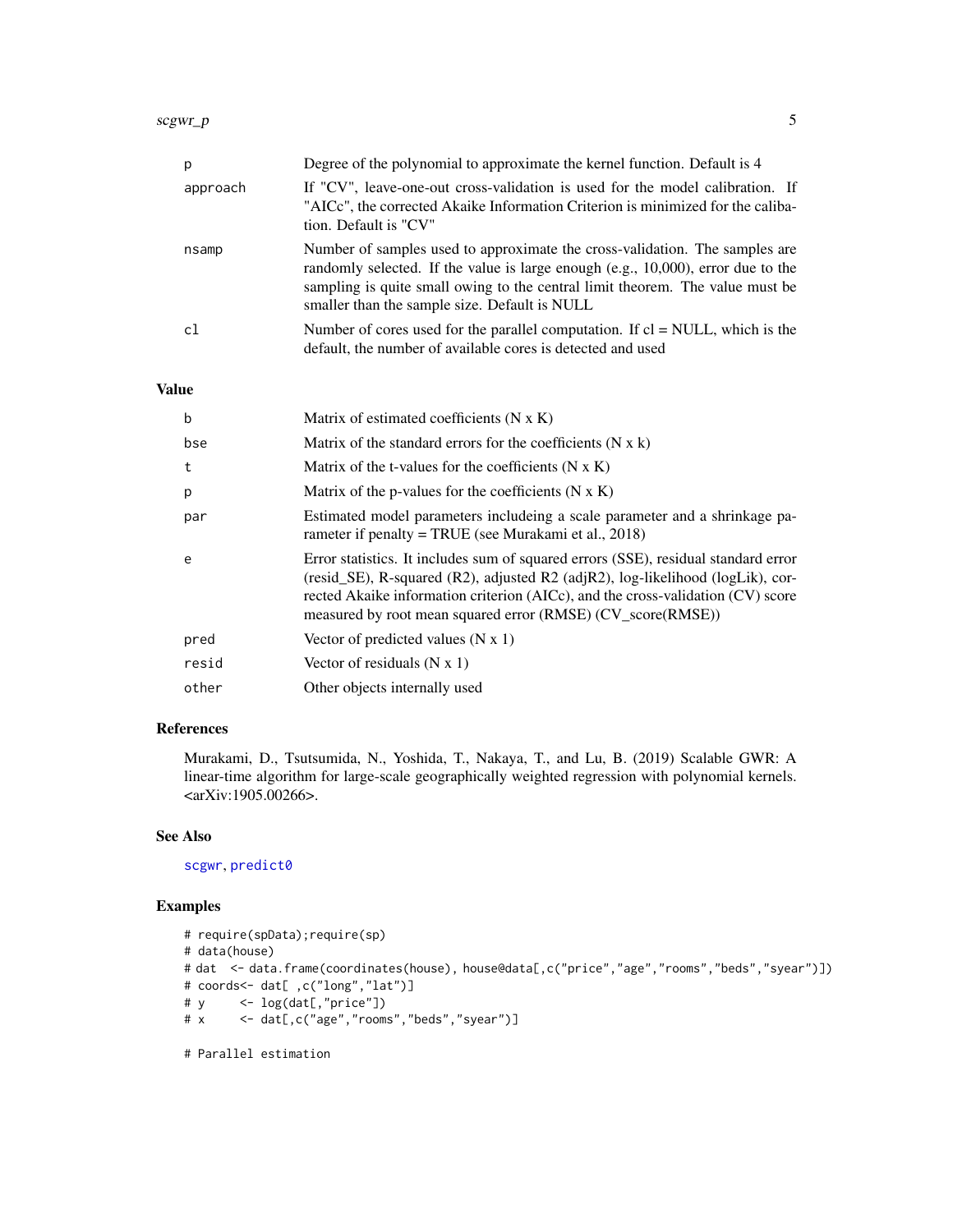```
# res1 <- scgwr_p( coords = coords, y = y, x = x )
# res1
# Parallel estimation + Approximate cross-validation using 10000 samples
# res2 \leq -scgwr_p(\text{coords} = \text{coords}, y = y, x = x, nsamp = 10000)# res2
```